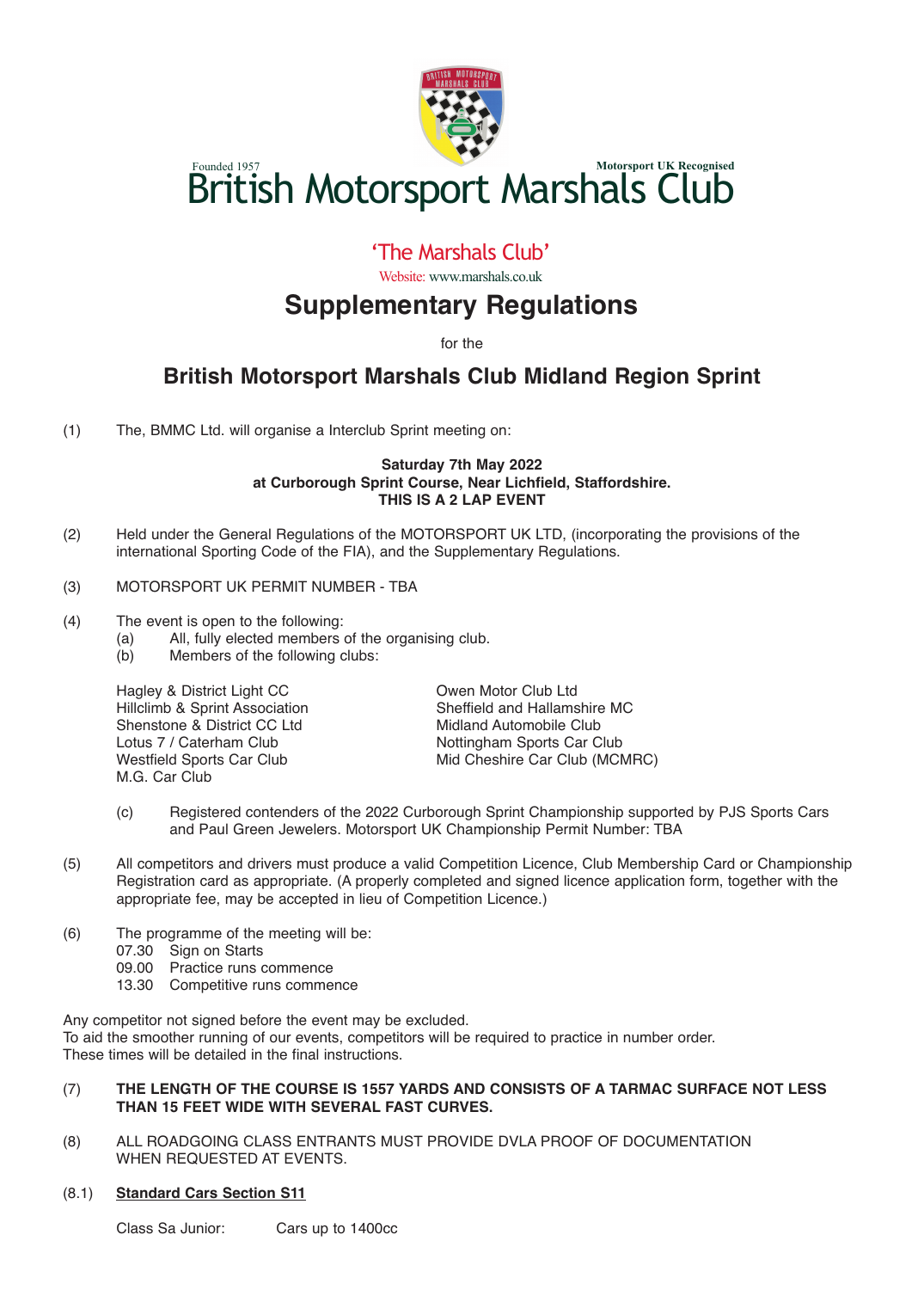| Class Sa: | Cars up to 1400cc   |
|-----------|---------------------|
| Class Sb: | Cars 1401 to 1700cc |
| Class Sc: | Cars 1701 to 2000cc |

Standard Production Cars defined in the 2022 Motorsport UK Technical regulations section S11 and to the accompanying standard car regulations with the following amendments. Cars must be driven to the event unless by prior agreement with the organising committee. Note: 11.1.1 states a production run of 5000 per annum therefore kit cars performance enhanced limited edition production cars, low volume road cars, special imports, space frames and non ferrous chassis construction cars are NOT permitted in these classes and these will be placed in other classes as appropriate also note two wheel drive cars only are permitted in these classes.

Sa Junior Class entrants to MSUK 2022 regs, S7.19 and S10.2.9 for new drivers aged 14 to 16 upto the end of the year of thier 16th birthday. These competitors will run before any other Sa competitiors.

Road Cars: Under section S12 but with no modifications as per S11

Class Sd: 2001cc and over

Cars running in class Sd are defined as series production cars which must be driven to the event unless by prior agreement with the organising committee. NOTE: As Class Sd is under S12, correct flame resistant overalls are mandatory.

NO Modifications (optional or otherwise) are allowed which are likely to improve the performance and handling of the vehicle with the following exceptions: The standard rim width and diameter must be maintained with tyres to suit. Electronic ignition may be fitted, as may heavy duty dampers, but production ride height must be maintained. The intake and exhaust system must remain as production or OEM pattern including catalyst if fitted. In the interests of safety the front seats may be replaced by a fully trimmed competition version, not just bare shell. Pyrotechnic safety devices such as airbags and seatbelt pre-tensioners may be removed or disconnected. Steering wheels may be replaced with a non standard item. No other modifications except the fitting of a roll cage, and competition seatbelt harness are allowed in classes Sa, Sb, Sc. Tyres must be defined in the 2022 Motorsport UK Technical Regulations, List 1a or as fitted by the vehicle manufacturer as original equipment. All cars running in the above classes must remain in road legal form at all times. In the event of an unresolved eligibility problem the driver of the car in question may be asked to produce a manufacturer's catalogue within four weeks of the event queried to substantiate any modification and/or specification and allow the championship points to stand. Kit cars, performance enhanced limited edition production cars, low volume road cars and special imports, spaceframed and non ferrous chassis construction cars and all 4x4 vehicles are not permitted in these classes: (for example, Lotus Elan, Rover 200 BRM, Clio Williams, Honda type R, Lotus Elise, Renault Spider) Mitsubishi Evo, and these will be placed in other classes as appropriate). Organiser's decision on a particular vehicle exclusion is final. Turbocharged Diesel Engined vehicles will be placed in their engine capacity Class without the forced induction factor being applied.

#### (8.2) **Road Cars: Section S12**

Saloons & Sports cars (excluding Kit, Replicas, Space Framed and Non Ferrous chassis construction cars); Any 4 x 4 vehicle will run in their correct capacity class.

- Class 1a: Cars up to 1400cc<br>Class 1b: Cars over 1401cc u
- Class 1b: Cars over 1401cc up to 2000cc<br>Class 1c: Cars 2001cc and over
- Cars 2001cc and over

In classes 1a,b,c tyres must conform to list 1a of the Motorsport UK Technical Regulations 2022.

Road Cars, Specalist Production, Kit, Replica and Space Framed Cars Class 2a: Cars up to 1700cc<br>Class 2b: Cars 1701cc and o Cars 1701cc and over

In classes 2a and 2b only: tyres must conform to list 1a or 1b of the Motorsport UK Technical Regulations 2022 and be of Radial type construction.

Cars running in the Road Going classes must conform to the regulations for Roadcar Series Production Cars defined in the Motorsport UK 2022 Technical Regulations under section S11, with the following amendments.

Cars must be taxed, insured, MOT'd where applicable (documents must be made available for inspection) & remain road legal at all times. Internal engine, gear ratio modifications are free. Carbon Brakes are not permitted. Manufacturers fitment. A.B.S systems may be removed. Suspension pickup points & damper location must remain standard, anti roll bars may be uprated. The bonnet & bootlid may be replaced by versions in other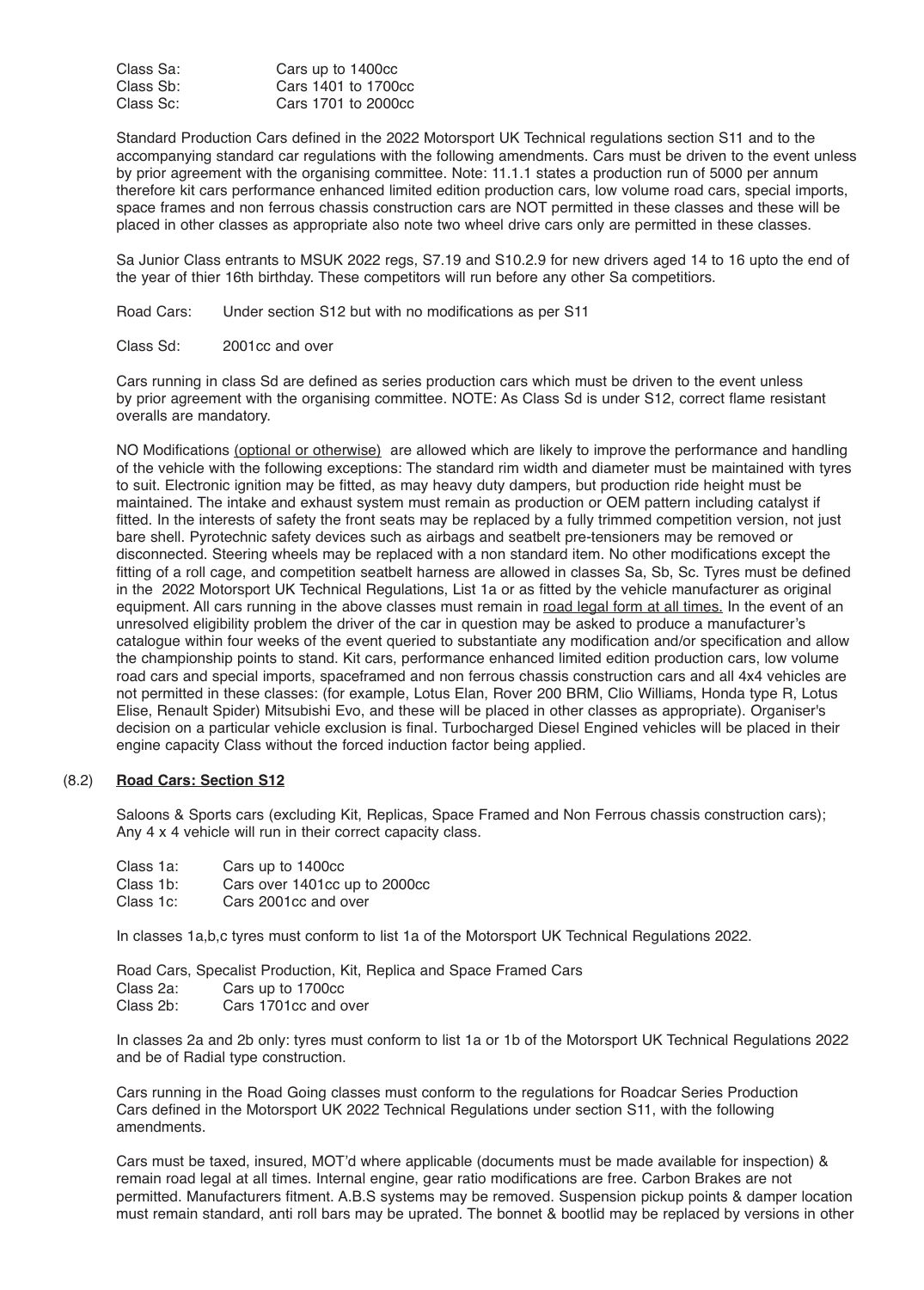material but all other bodywork must be of the original material. Wheelarch extensions are permitted, but the original wheelarch may not be modified. In classes 2a & 2b only, the air intake filter may protrude beyond the silhouette of the car to a maximum protrusion of 75cm. When the filter is removed the silhouette must remain as standard.In the event of an unresolved eligibility problem the driver of a car may be asked to produce a manufacturer's catalogue within four weeks of the event to substantiate any query & allow championship points to stand. Exhaust systems must be fitted with catalytic convertors if the vehicle requires one to be able to obtain an MOT for it's year of production.

#### **Road Cars Lotus cars and Vauxhall VX220 & Opel Speedsters**

| Class 2L A: | Up to 2200cc |
|-------------|--------------|
| Class 2L B: | Over 2201cc  |

Car with engine types as fitted as original equipment by the vehicle manufacturer

Cars running in this class must be taxed, MOT'd (if applicable) insured, and driven to the event (documents available for inspection). Modifications are permitted to enhance the performance but cars must remain in road legal form at all times. They must be silenced to a max. noise level of 105Dba when measured at 0.5 meter from the tail pipe at a 45° angle at 2/3 max revs. The tyres must conform to list 1a or 1b of the Motorsport UK Technical Regulations 2022 or fitted by the manufacturer as production. In the event of an unresolved eligibility problem the driver of a car may be asked to produce a manufacturer's catalogue within four weeks of the event to substantiate any queried specification.

#### **ALL CARS RUNNING IN THE ABOVE CLASSES MUST REMAIN IN ROAD LEGAL FORM AT ALL TIMES.**

The following classes will be run to Motorsport UK Regulations except where otherwise specified.

#### **Rally Cars: (Sports Libre): Section (S)10, (S)14(A) and (R46)**

- R R2 2 wheel drive cars<br>R4 4 wheel drive cars
	- 4 wheel drive cars

All cars in class R must comply with 2022 Motorsport UK year book technical regulations (R)46 for Rally Cars.

#### (8.3) **Modified Cars; Series Production: Section S13**

Modified Series Production Cars (excluding Kit, Space framed and Non ferrous chassis construction cars);

| Class 3a: | Cars up to 1400cc     |
|-----------|-----------------------|
| Class 3b: | Cars 1401cc to 2000cc |
| Class 3c: | Cars 2001cc and over  |

Modified Specialist Production, Kit, Space Framed and Replica Cars

| Class 4a: | Cars up to 1800cc |
|-----------|-------------------|
| Class 4b: | Cars over 1800cc  |

#### **Sports Libre Cars: Section S14**

Class 6a: Sports Libre cars up to 1700cc<br>Class 6b: Sports Libre cars over 1700cc Sports Libre cars over 1700cc

#### **Racing Cars Section S15**

- Class 7a: <600cc<br>Class 7b: 601 to 1
- Class 7b: 601 to 1100cc<br>Class 7c: Formula Ford
- Class 7c: Formula Ford 1600 Kent Engined Racing Cars<br>Class 7d: 1101 to 1600cc
- Class 7d: 1101 to 1600cc
- Class 7e: 1601 to 2000cc
- 2001cc and Over

Note: 7c Formula Ford Cars, as per Motorsport UK Regulations tyres must be Avon ACB10 or ACB9.

#### **Period defined vehicles**

| Class 8a: | Road Cars   |
|-----------|-------------|
| Class 8b: | Racing cars |

All Cars in Class 8 must comply with Motorsport UK yearbook definition of Period Defined Vehicles, Classes A to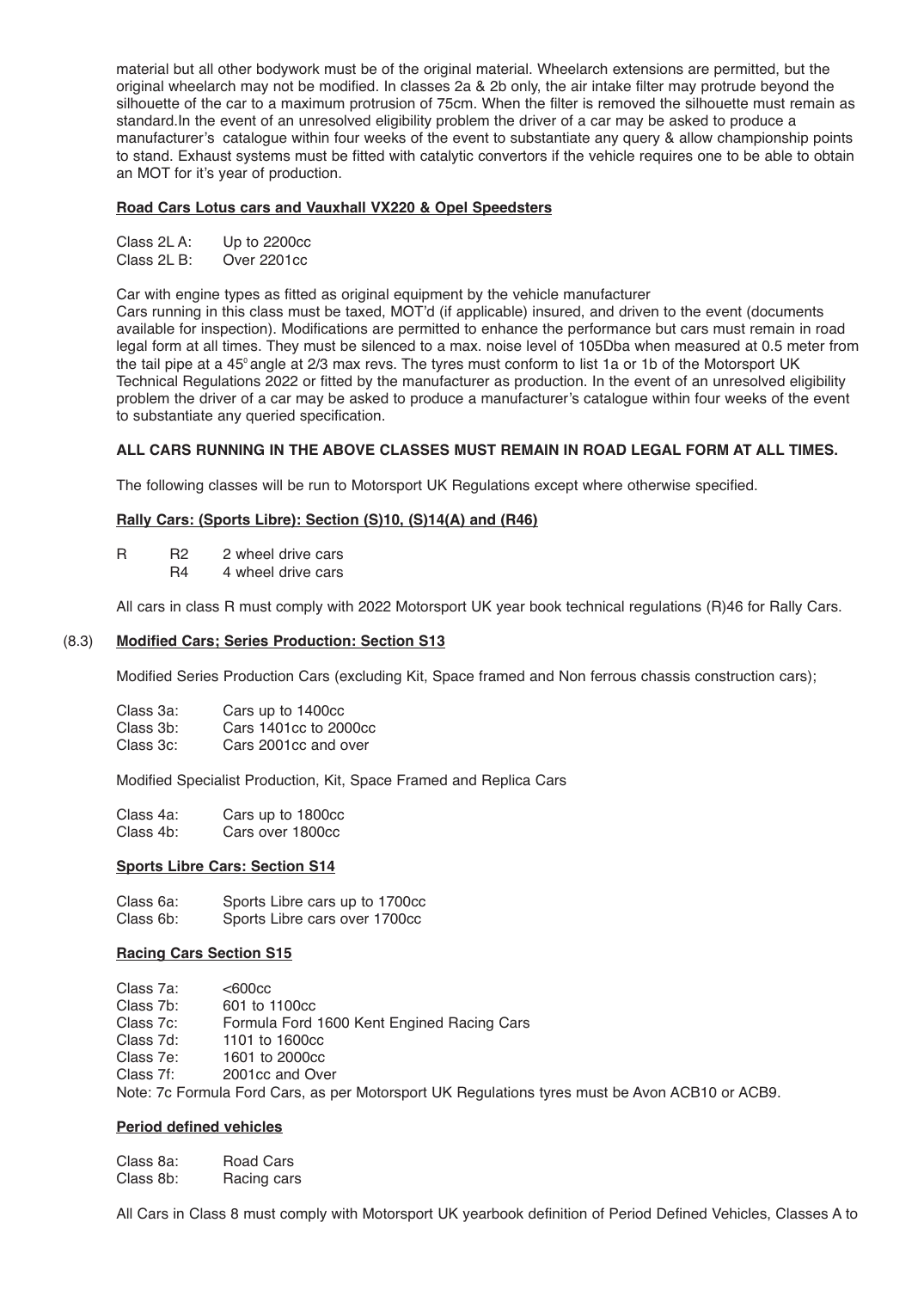H and must comply with (S)10.10. Cars registered from 1976 up to 31.12.83 may be permitted in 8a and must comply with (S)10.10.1. All Cars in Class 8b must comply with (S)10.10.3, 10.10.4, 10.10.5, 10.10.6 or 10.10.7. Cars entered in Classes 8a will not be allowed to run on tyres on list 1b of the Motorsport UK Technical Regulations 2022. Cars in 8a may not replace glass with other materials.

All Cars in Class 8b must comply with (S) 10.10.3, 10.10.4, 10.10.5, 10.10.6 or 10.10.7. In Class 8b, the use of slick tyres is prohibited. The type, size and tread of tyre must remain the same throughout the meeting. Post 1945 cars must run on treaded tyres, either road tyres complying with the Motor Vehicles (Construction and Use) regulations, or racing tyres with grooves in the tread pattern lateral and cercumferential. Any 40mm diameter area of the tyre must have grooves in at least two different directions, which must be a minimum width of 3mm.

#### Class 9 A class for the members of the Lotus 7 / Caterham Club. Regulations as per Lotus 7 / Caterham **Club Championship regulations.**

Eligible Vehicles

All cars must be of the type known as Lotus 7 or Caterham 7 and will be placed in classes between 9.1 to 9.7 as defined in Championship Regulations and Class H - Any Lotus or Caterham Seven manufactured between 1957 and 1976 complying with the relevant speed sections of the Motrosprt UK general regulations applicable to period defined vehicles (Non Rally).

All Lotus Seven and Caterham Sevens must comply with Sprints, Hillclimbs and Drag racing (S) and competitors safety (K) sections of the 2022 Motorsport UK Technical Regulations. All cars must be fitted with a safety roll over structure comps safety (K) 2022 Motorsport UK Tech Regs. Competitors are advised that the standard roll over bar as supplied by Caterham does not meet these requirements. Any car fitted with the standard roll over bar that arrives at an event will NOT be allowed to compete.

All cars must be fitted with an operational reverse gear.

#### **Safety Requirements**

All classes will comply with sections S & K of the 2022 Motorsport UK Competitors year book and individual class regulations as detailed above.

All cars must comply with the Motorsport UK Regs regarding silencing for Sprint and Hillclimb unless specificaly limited. Above equivalence factors are as per section (S)10 with the addition of Diesel engines capacity x 0.714.

#### **IMPORTANT - ALL CARS COMPETING IN HILLCLIMBS OR SPRINTS MUST HAVE A VALID MSUK LOGBOOK UNLESS THE CAR IS CURRENTLY LICENSED FOR THE ROAD AND COMPETING ON THE EVENT IN A ROAD LEGAL CONDITION.**

(9) Awards will be presented as follows:

| Fastest time of the day                  | An award                            |
|------------------------------------------|-------------------------------------|
| Fastest time of the day by a lady driver | An award (Subject to 2 starters)    |
| First in each class                      | An award (Subject to 3 starters)    |
| Second in each class                     | An award (Subject to 4 starters)    |
| Third in each class                      | An award (Subject to 6 starters)    |
| Fastest time by a BMMC member            | An award (Subject to 2 starters)    |
| Novice Driver                            | An award (In 1st year of competing) |
| Best prepared car                        | An award                            |

All awards must be collected on the day.

#### (10) The entry list opens on publication of these regulations and closes finally on Monday April 25th 2022, **any queries contact Steve Hill on 07710 131130**

The closing date will be brought forward if a full entry is received. If a full entry is received we will hold a reserve entry list on a 1st come 1st served basis.

The entry fee is £105.00 and for BMMC members £90.00

All entries must be made on the official entry form and accompanied by the appropriate fee.

(11) The Entries Secretary, to whom all entries must be sent is: Julie Hill Eskdale House, Main Street, Acomb, Northumberland NE46 4PW<br>01434 609723 (Home) 07710131130 (Mobile) hilljulie@btinternet.com (Email) 01434 609723 (Home) 07710131130 (Mobile)